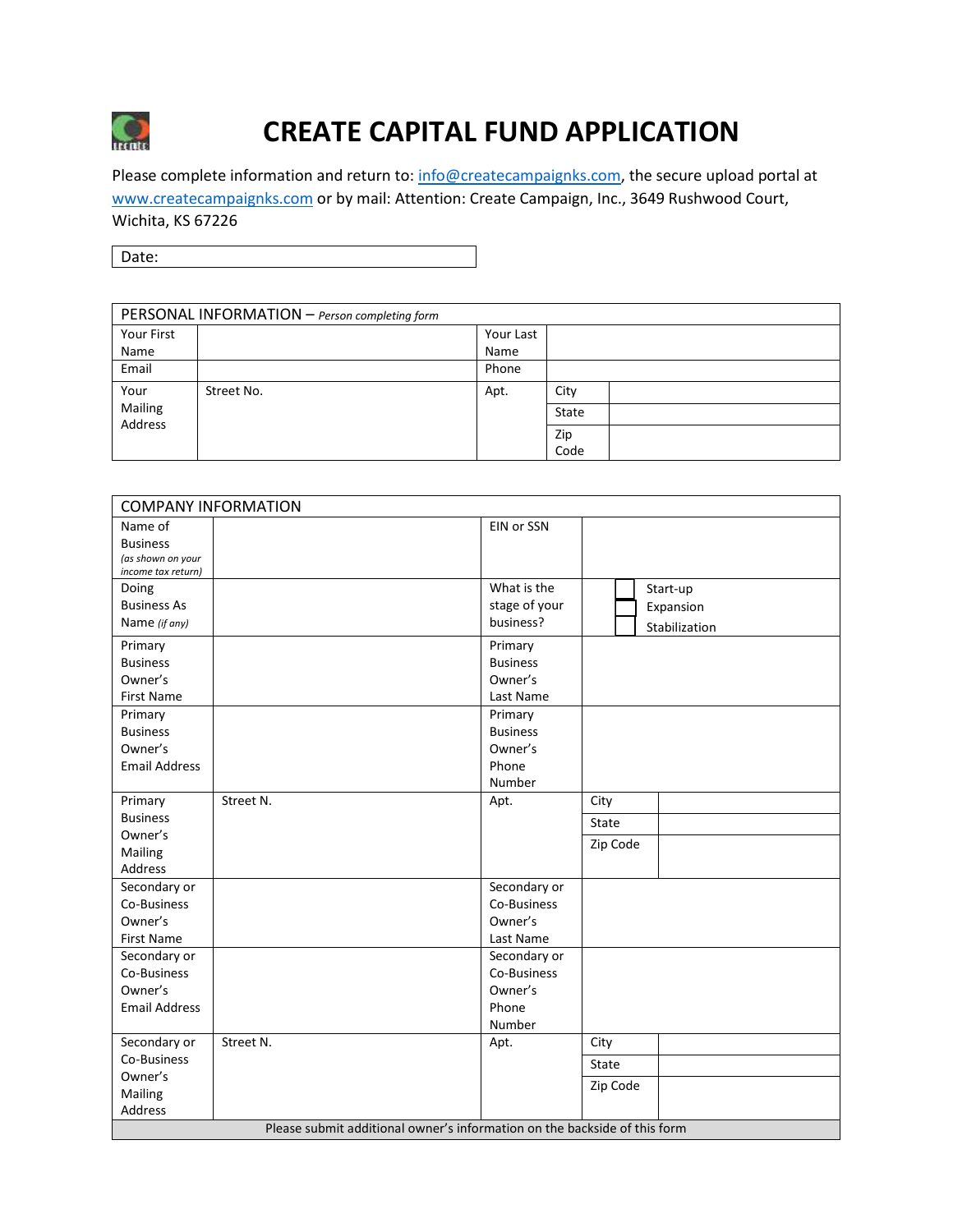| Company<br>Structure       | Sole Proprietorship<br>S Corp<br>C Corp<br>General Partnership<br>Limited Partnership<br>Limited Liability Company<br>Note: Nonprofit agencies do not qualify for Create Capital lending | Company<br>Phone<br>Company<br>Email |          |  |
|----------------------------|------------------------------------------------------------------------------------------------------------------------------------------------------------------------------------------|--------------------------------------|----------|--|
| Company                    | Street No.                                                                                                                                                                               | Apt.                                 | City     |  |
| Mailing                    |                                                                                                                                                                                          |                                      | State    |  |
| Address                    |                                                                                                                                                                                          |                                      | Zip Code |  |
| Company                    |                                                                                                                                                                                          | Date                                 |          |  |
| NAICS code(s)              |                                                                                                                                                                                          | Established                          |          |  |
| Describe                   |                                                                                                                                                                                          | Manufacturing                        |          |  |
| nature of                  |                                                                                                                                                                                          | Wholesale                            |          |  |
| business                   |                                                                                                                                                                                          | Retail                               |          |  |
| Company                    | <b>DBE</b>                                                                                                                                                                               | Certifying                           |          |  |
| Certification(s)           | <b>MBE</b>                                                                                                                                                                               | Agency/ies                           |          |  |
|                            | <b>WBE</b>                                                                                                                                                                               |                                      |          |  |
| Is the business            | Yes                                                                                                                                                                                      | If yes, name                         |          |  |
| a party in any<br>lawsuit? | No                                                                                                                                                                                       | case                                 |          |  |

| <b>LOAN REQUEST</b>                                                                                                                          |                                  |                                                     |                                                                                                                                                                        |
|----------------------------------------------------------------------------------------------------------------------------------------------|----------------------------------|-----------------------------------------------------|------------------------------------------------------------------------------------------------------------------------------------------------------------------------|
| Requested<br>Amount<br><b>Requested Terms</b>                                                                                                | 12 month<br>24 month<br>48 month | Please note:<br>$\bullet$<br>$\bullet$<br>$\bullet$ | Fees and closing costs will be added to the loan request<br>Repayment - Interest-only repayment plans available<br>No early pay-off penalties<br>ACH payments required |
| For what<br>purpose?<br>Acceptable uses:<br>Inventory<br>Capital<br>Equipment                                                                |                                  |                                                     |                                                                                                                                                                        |
| What is your plan<br>for repayment?                                                                                                          |                                  |                                                     |                                                                                                                                                                        |
| How much are<br>you investing to<br>help cover your<br>company's<br>financial need?<br>What is the<br>source of your<br>investment<br>funds? |                                  |                                                     |                                                                                                                                                                        |
| Personal Reference<br><b>First Name</b>                                                                                                      |                                  | Personal Reference<br>Last Name                     |                                                                                                                                                                        |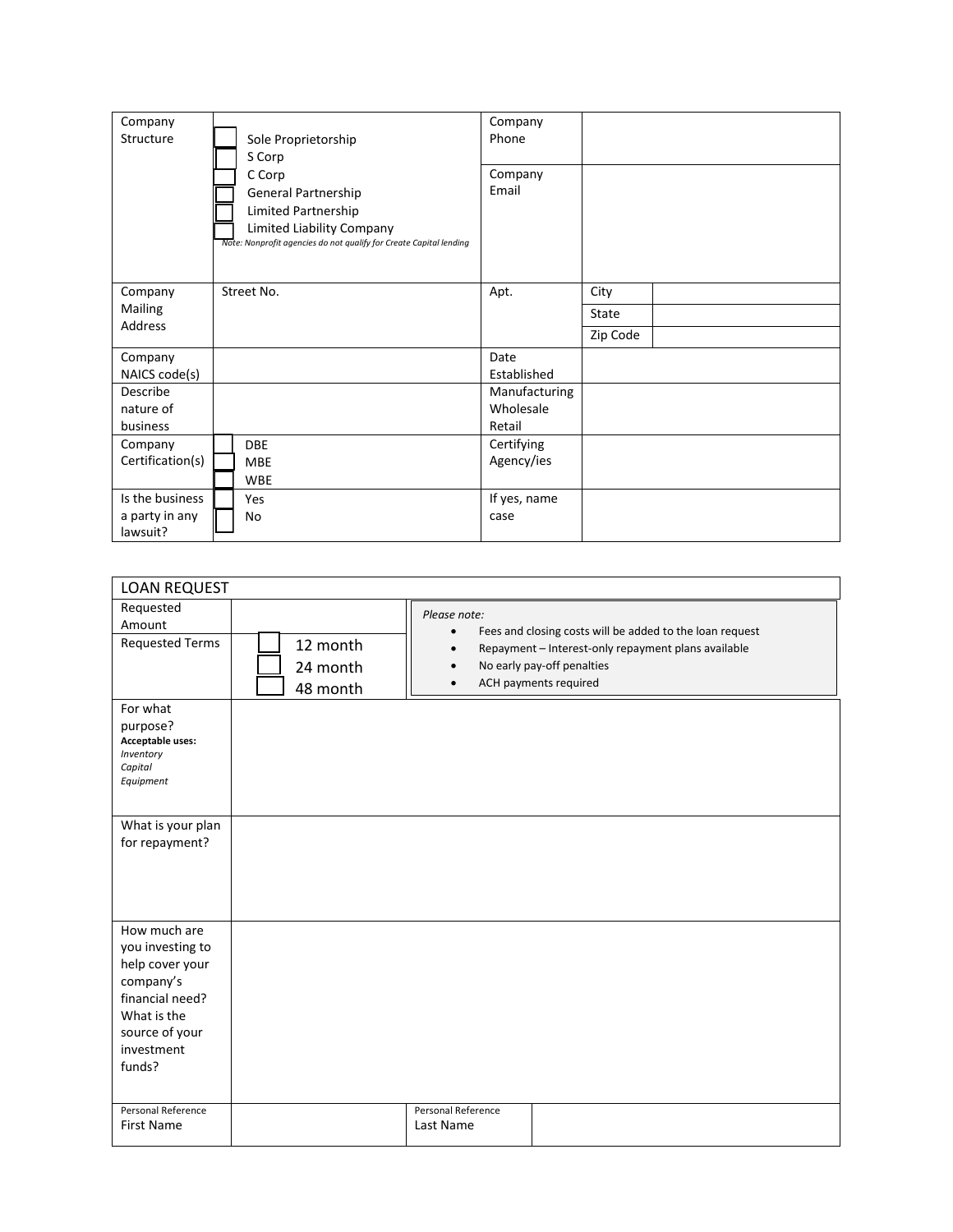| Reference's                   | Personal Reference's          |  |
|-------------------------------|-------------------------------|--|
| relationship to               | <b>Phone Number</b>           |  |
| applicant                     |                               |  |
| Personal Reference's          | Personal Reference's          |  |
| Email Address:                | mailing address               |  |
|                               | (include city, state, zip)    |  |
| <b>Professional Reference</b> | <b>Professional Reference</b> |  |
| <b>First Name</b>             | Last Name                     |  |
| Reference's                   | Professional Reference's      |  |
| relationship to               | <b>Phone Number</b>           |  |
| applicant                     |                               |  |
| Professional                  | Professional Reference's      |  |
| Reference's                   | <b>Mailing Address:</b>       |  |
| Email Address:                | (include city, state, zip)    |  |

| <b>IMPACT</b>                                                                                                                       |                  |
|-------------------------------------------------------------------------------------------------------------------------------------|------------------|
| How many<br>employees do                                                                                                            | <b>Full Time</b> |
| you currently<br>have?                                                                                                              | Part Time        |
| How many more<br>employees will<br>be added as a<br>result of this                                                                  | <b>Full Time</b> |
| funding?                                                                                                                            | Part Time        |
| How much in<br>sales does your<br>company gross,<br>on average,<br>annually?                                                        |                  |
| What percent of<br>growth in sales<br>do you think this<br>funding will help<br>impact?                                             |                  |
| Please describe<br>any other<br>measures of<br>impact an<br>approved loan<br>may have upon<br>the current status<br>of your company |                  |



You acknowledge that the funds you're requesting will be used for a business purpose.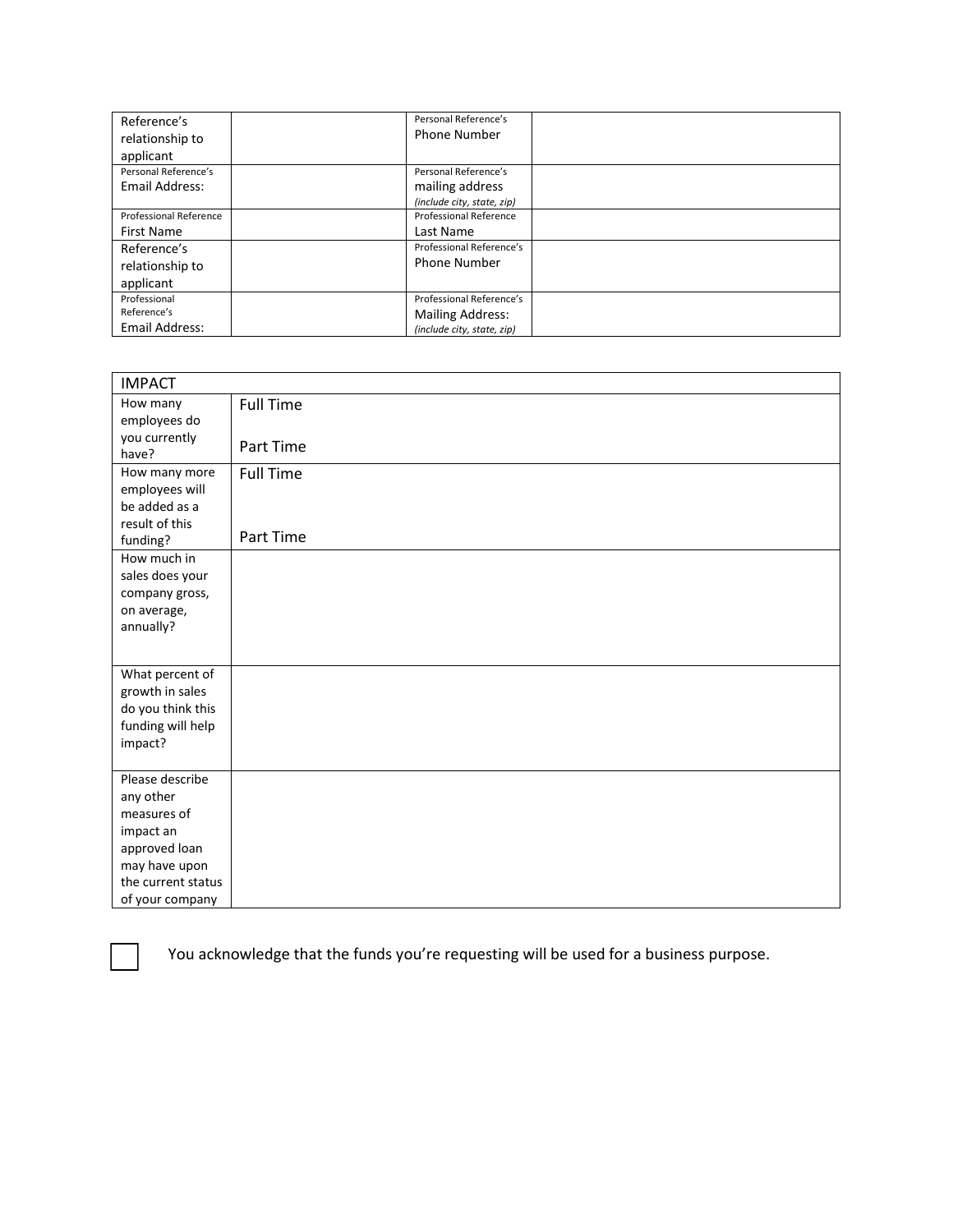## **CREATE CAPITAL FUND DOCUMENTS CHECKLIST**

- $\Box$  Credit Report Visi[t https://www.usa.gov/credit-reports](https://www.usa.gov/credit-reports) to learn about reputable sites to request your credit report.
- □ Credit Score Visi[t https://www.usa.gov/credit-reports](https://www.usa.gov/credit-reports) to learn about reputable sites to request your credit report.
- $\Box$  Copy of most recently-completed federal tax return
- $\Box$  Copy of most recently-completed state tax return
- Business Executive Summary *template provided*
- Cash Flow *template provided by SCORE*
- Balance Sheet (Projected) *template provided by SCORE*
- Profit and Loss Statement *template provided by SCORE*
- $\square$  Business Bank Account statement for the most recent three months previous to application
- $\Box$  Personal Bank Account statement for the most recent three months previous to application
- $\Box$  Resumes of owners and principals
- Acknowledgement that you are a participant of one or more of the following business development programs: The Create Campaign, the Kansas Small Business Development Center, SCORE Mentors

#### **CREATE CAPITAL FUND - Privacy and Disclosure Statements**

The Create Campaign, Inc. seeks information to process your request for funding. We collect information through the use of forms and information submitted by you. Seeking information from references provided by you is also part of our application process. The personal information we collect about you will help in the decision making factors for funding. Providing inaccurate or incomplete information may impact our ability to make an appropriate funding decision.

To help the government fight the funding of terrorism and money laundering activities, Federal law requires all financial institutions such as the Lender obtain, verify, and record information that identifies each person who opens an account. What this means for Borrower: When Borrower opens an Account, Lender will obtain Borrower's name, address, date of birth (for Authorized Representatives) and other information that will allow Lender to identify Borrower. Lender will verify this information with Borrower, Authorized Representatives or others.

Generally, we only use or disclose personal information about you for the purposes for which it was collected (as set out above). We may disclose personal information about you to related entities to facilitate our internal business processes and/or third party service providers who also assist with our business operations. Information may be disclosed for purposes of compliance with anti-money laundering laws, for purposes of reporting suspect information in cases of confirmed credit fraud and for purposes of marketing the Create Capital Fund and/or the Create Campaign, Inc.'s products and services. Please be aware that our service partners may or may not be required to comply with our privacy policy but must adhere to their own.

We take the security of your personal information seriously and take reasonable steps to ensure the security of information stored. However, the submission of information is ultimately undertaken at your own risk.

The Create Campaign, Inc. prides itself on advancing diversity and inclusion in the area of economic development through entrepreneurship.

**I certify that the information provided is correct and complete to the best of my knowledge. I understand that falsifying or omitting information may result in my application being rejected.**

\_\_\_\_\_\_\_\_\_\_\_\_\_\_\_\_\_\_\_\_\_\_\_\_\_\_\_\_\_\_\_ \_\_\_\_\_\_\_\_\_\_\_\_\_\_\_\_\_\_\_\_\_\_\_\_\_\_\_\_\_\_\_\_\_\_\_\_\_

Printed Name Date

\_\_\_\_\_\_\_\_\_\_\_\_\_\_\_\_\_\_\_\_\_\_\_\_\_\_\_\_\_\_\_\_\_\_\_

Signature